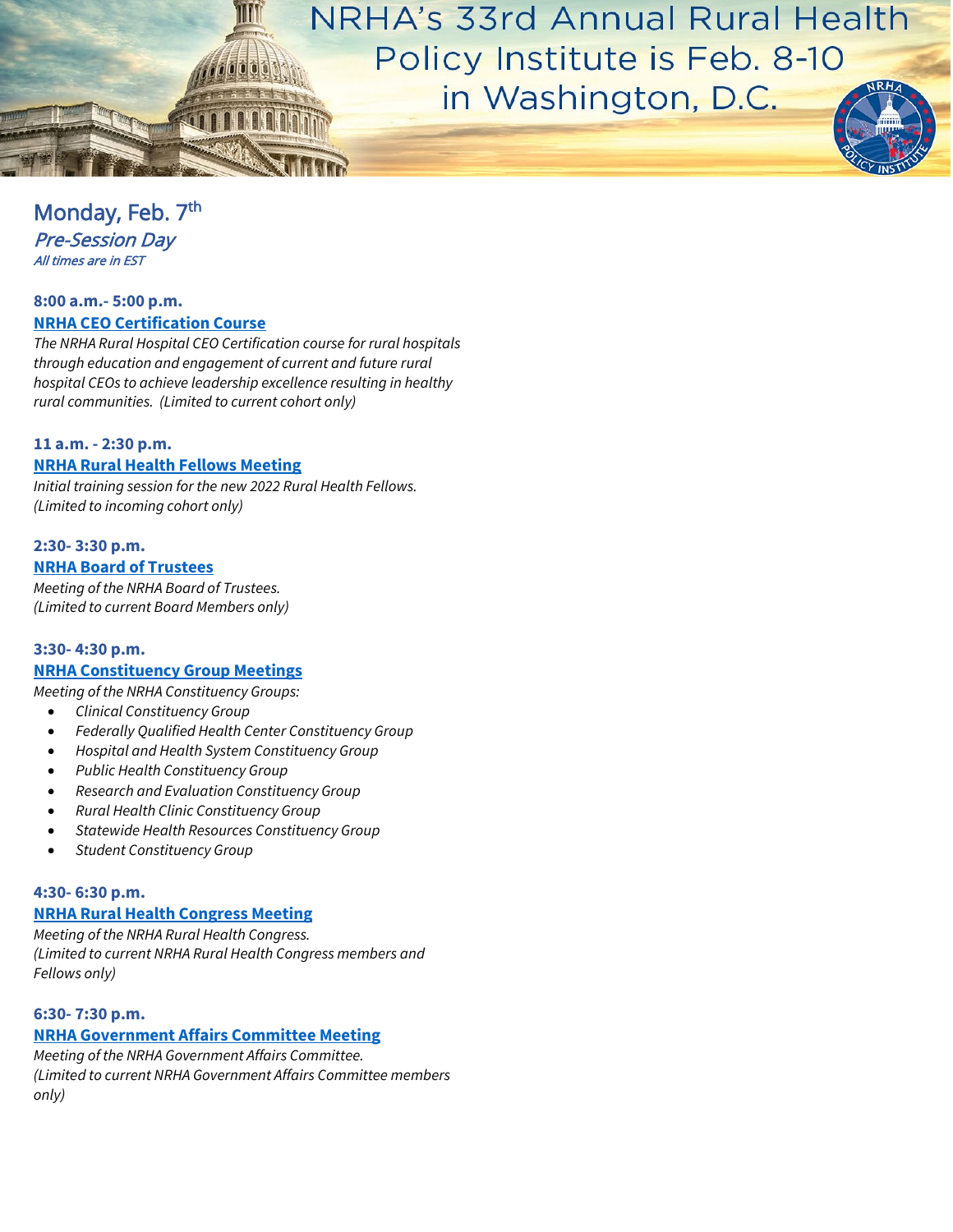NRHA's 33rd Annual Rural Health Policy Institute is Feb. 8-10

in Washington, D.C.



# Informational Sessions Day- Executive Branch All times are in EST

# **10:00 - 10:15 a.m.**

#### **Welcome**

*Kick off the Policy Institute to learn key advocacy messages for rural health.* 

Carrie Cochran-McClain, NRHA Chief Policy Officer

# **10:15 – 10:25 a.m.**

#### **Your Voice. Louder!**

*Hear from NRHA's 2022 President to learn about the association's priorities in the coming year.*  Beth O'Connor, NRHA President

#### **10:25 – 10:35 a.m.**

#### **U.S. Department of Agriculture**

*Hear about priorities for investments in rural economic health and health care for the U.S. Department of Agriculture.*  Tom Vilsack, USDA Secretary

#### **10:35 – 11:00 a.m.**

# **White House Domestic Policy Council**

*Hear about priorities from the on rural health and infrastructure investments from lead staff at the White House.*  Catherine Oakar, Special Assistant to the President

#### **11:00 - 11:45 a.m.**

# **Reinvesting in the Health and Wellness of Rural America**

*Based on his experiences in rural Indiana, Dr. Cooke will discuss the need to reinvest in the health and wellness of America and to build an effective public health system that benefits everyone in the community.*

Dr. William Cooke

# **11:45 a.m. - 12:15 p.m.**

# **U.S. Department of Health and Human Services**

*Hear about rural health priorities from Secretary of the US Department of Health and Human Services (HHS).*  Xavier Becerra, HHS Secretary

# **12:15 - 1:00 p.m.**

# **Networking Lunch** *(Optional)*

*Enjoy small group discussion with other meeting participants on a range of emerging issues in rural health:* 

- Behavioral Health
- **Emergency Medical Services**
- Maternal Health
- Rural Equity and Health Disparties
- Rural Health Access to Capital
- Rural Health System Sustainability
- Telehealth
- Vaccine Confidence
- Workforce Supply

#### **1:00 - 1:30 p.m.**

#### **Centers for Medicare and Medicaid Services**

*Hear about rural health priorities from leadership for the HHS Centers for Medicare and Medicaid Services.*  Jonathan Blum, CMS Principal Deputy Administrator

#### **1:30 – 2:00 p.m.**

# **Rural Safety Net Financial Sustainability**

Learn about addressing rural health disparities through safety net *sustainability.* 

Michael Topchik, Chartis Center for Rural Health

#### **2:00 - 2:30 p.m.**

#### **Health Resources and Services Administration**

*Hear about priorities from the Administrator of the Health Resources and Services Administration.*  Carole Johnson, HRSA Administrator

# **2:30 – 3:00 p.m.**

# **Rural Development, U.S. Department of Agriculture**

*Hear about priorities for investments in rural health care for the U.S. Department of Agriculture Rural Development.*  Xochitl Torres Small, USDA Under Secretary

#### **3:00 - 3:15 p.m.**

**Break**

# **3:15- 3:45 p.m.**

# **Advocating for Rural Broadband Access**

*Hear about priorities for the National Rural Broadband Association (NTCA) and investments in the bipartisan infrastructure package.*  Shirley Bloomfield, NTCA CEO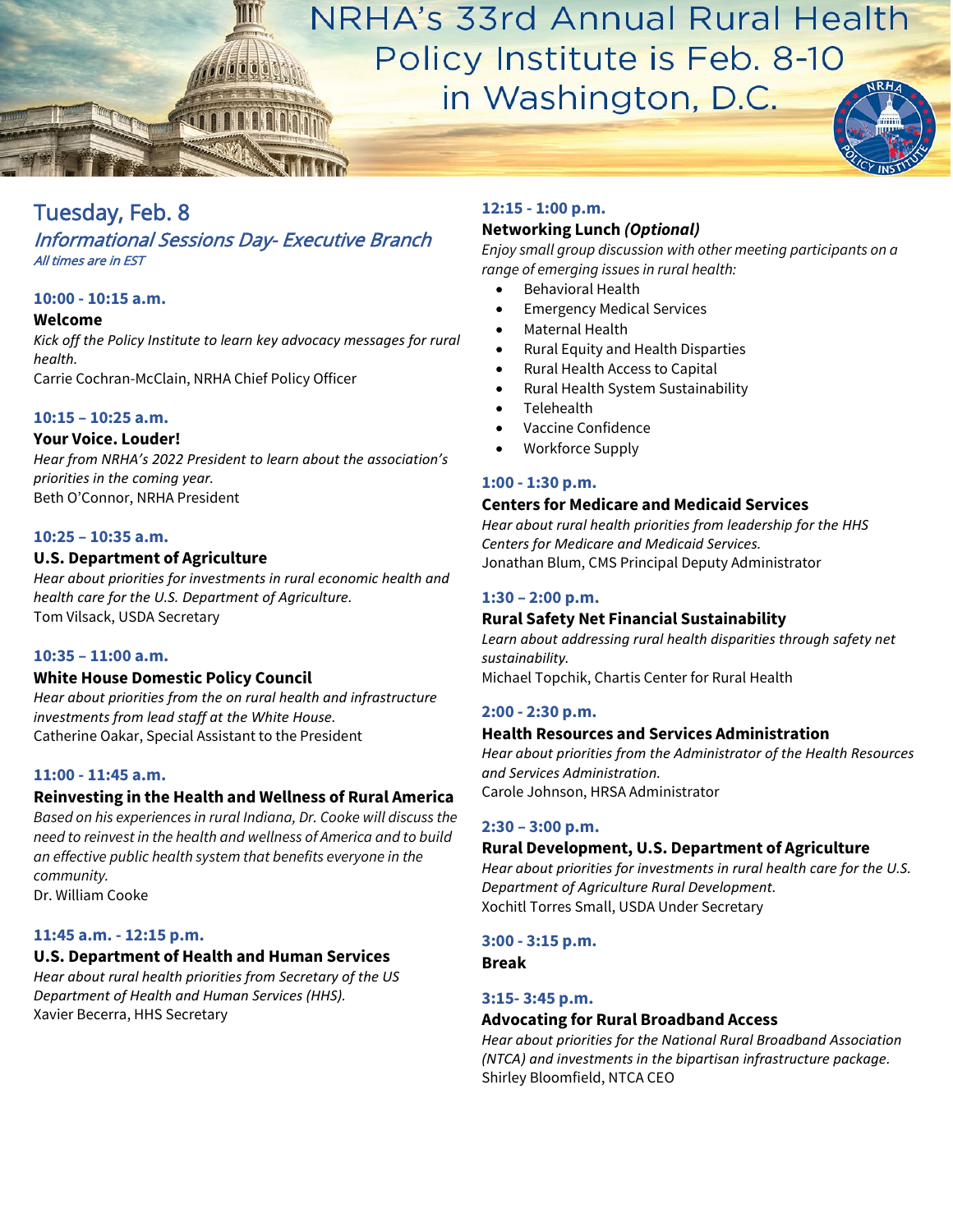NRHA's 33rd Annual Rural Health Policy Institute is Feb. 8-10 in Washington, D.C.

#### **3:45- 4:15 p.m.**

#### **Telehealth in Rural America**

*Hear about insights from former Executive Branch leadership on policies and programs to increase availability of telehealth and broadband in rural areas.*  Eric Hargan, The Hargan Group

#### **4:30 - 5:30 p.m.**

# **Roundtable Discussions** *(Optional)*

*End your day discussing emerging issues facing rural communities by joining our afternoon roundtables sessions sponsored by NRHA's Platinum Partners.* 

- Rural Health Disparities and Rural Health Systems
- Building Community Support for Healthcare Facility Investment
- Rural Maternal Health and OB Readiness
- Surprise Billing and Price Transparency Regulations
- Vendor Monitoring and Performance Improvement
- COVID-19 Testing, Masking, and Vaccine
- Rural Health Clinic Modernization
- Rural Workforce Shortages and Development Strategies

# Wednesday, Feb. 9

Advocacy in Practice All times are in EST

#### **9:00- 10:00 a.m.**

# **Roundtable Discussions** *(Optional)*

*Start your day discussing emerging issues facing rural communities at sessions sponsored by NRHA's Platinum Partners.*

- Rural Health Disparities and Rural Health Systems
- Building Community Support for Healthcare Facility Investment
- Rural Maternal Health and OB Readiness
- Surprise Billing and Price Transparency Regulations
- Vendor Monitoring and Performance Improvement
- COVID-19 Testing, Masking, and Vaccine
- Rural Health Clinic Modernization

#### **10:00-10:30 a.m.**

# **Taking Our Message to Capitol Hill**

*Welcome to day two as we take our fight to Members of Congress. Learn messages and strategies for advocacy.*  Carrie Cochran-McClain, NRHA Chief Policy Officer

# **10:30 - 11:00 a.m.**

# **Capitol Hill Day Advocacy 101**

*Learn how to make the most of your meetings with Congress.* Josh Jorgensen, NRHA Government Affairs Director

#### **11:00 a.m. - 6:00 p.m.**

#### **Capitol Hill Advocacy**

*Opportunities to meet with participants state delegations on rural health priorities.* 

# Thursday, Feb. 10

Informational Sessions Day- Legislative Branch All times are in EST

# **9:00 a.m.- Noon**

# **Rural Priorities within the 117th Congress**

*Hear directly from members of the 117th Congress on their rural priorities:*

**Representative Jodey Arrington Senator John Barrasso Senator Joni Ernst Representative Sam Graves Representative Ron Kind Senator Joe Manchin Representative Donald McEachin Senator Jeff Merkley Senator Shelley Moore Capito Representative Tom O'Halleran Senator Tina Smith Representative Abigail Spanberger Senator Jon Tester Senator John Thune Senator Ron Wyden** 

# **12:00 - 1:00 p.m.**

#### **Networking Lunch** *(Optional)*

*Enjoy small group discussion with other meeting participants on a range of emerging issues in rural health:*

- Behavioral Health
- **Emergency Medical Services**
- Maternal Health
- Rural Equity and Health Disparities
- Rural Health Access to Capital
- Rural Health System Sustainability
- Telehealth
- Vaccine Confidence
- Workforce Supply